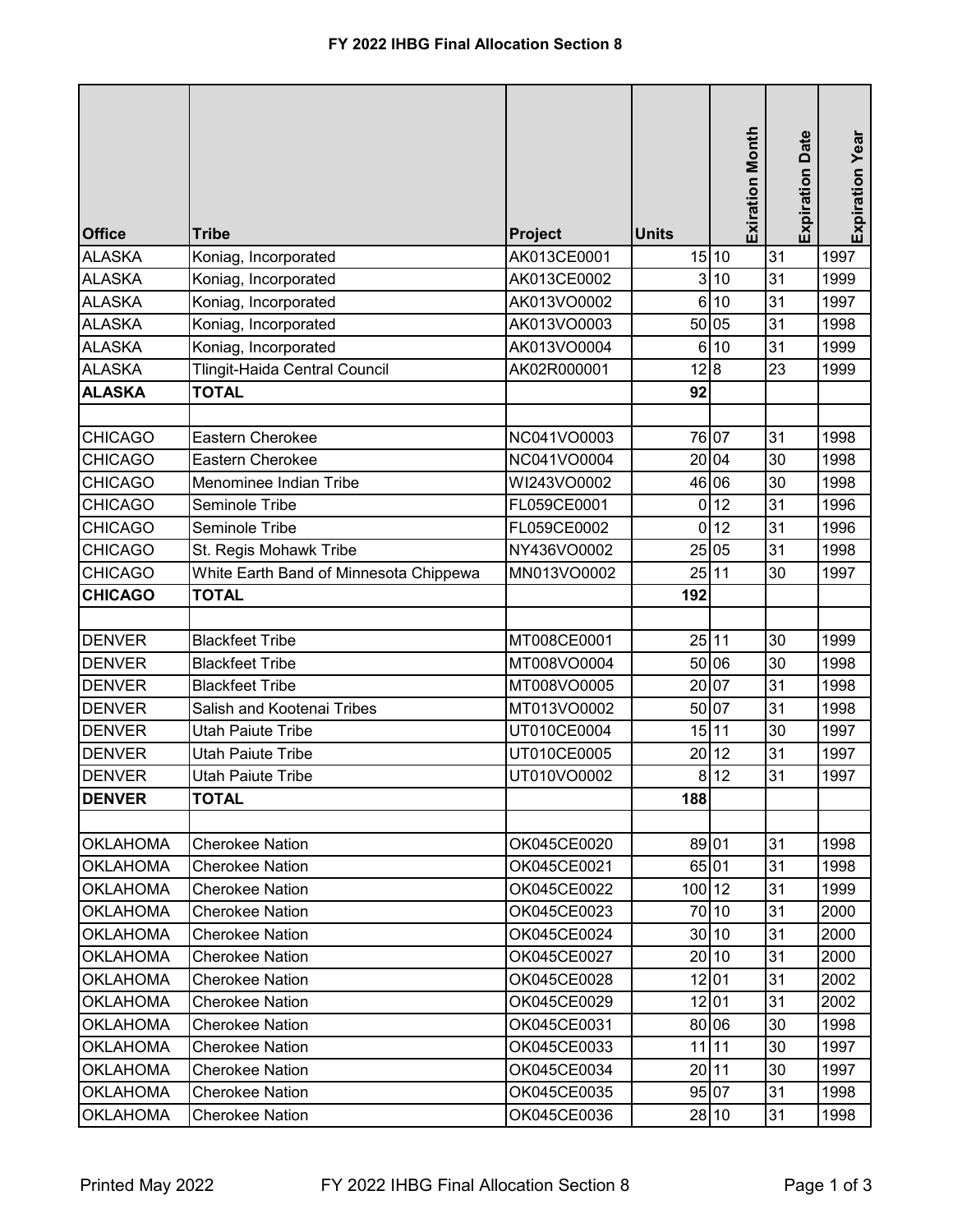| <b>OKLAHOMA</b> | <b>Cherokee Nation</b> | OK045CE0039 |                | 71 11   | 30 | 1997 |
|-----------------|------------------------|-------------|----------------|---------|----|------|
| <b>OKLAHOMA</b> | <b>Cherokee Nation</b> | OK045CE0041 |                | 34 04   | 30 | 1998 |
| <b>OKLAHOMA</b> | <b>Cherokee Nation</b> | OK045CE0042 |                | 65 12   | 31 | 1997 |
| <b>OKLAHOMA</b> | Cherokee Nation        | OK045CE0043 |                | 58 05   | 31 | 1998 |
| <b>OKLAHOMA</b> | <b>Cherokee Nation</b> | OK045CE0046 |                | 95 08   | 31 | 1998 |
| <b>OKLAHOMA</b> | Cherokee Nation        | OK045CE0047 | 100 08         |         | 31 | 1998 |
| <b>OKLAHOMA</b> | <b>Cherokee Nation</b> | OK045VO0001 | 4              | 06      | 30 | 1999 |
| <b>OKLAHOMA</b> | <b>Cherokee Nation</b> | OK045VO0002 |                | 29 12   | 31 | 1997 |
| <b>OKLAHOMA</b> | <b>Cherokee Nation</b> | OK045VO0003 |                | $11$ 12 | 31 | 1997 |
| <b>OKLAHOMA</b> | <b>Cherokee Nation</b> | OK045VO0004 |                | 6 08    | 31 | 1998 |
| <b>OKLAHOMA</b> | Cherokee Nation        | OK045VO0005 |                | 37 03   | 31 | 1998 |
| <b>OKLAHOMA</b> | <b>Cherokee Nation</b> | OK045VO0005 |                | 9 08    | 31 | 1998 |
| <b>OKLAHOMA</b> | Cherokee Nation        | OK045VO0006 |                | 35 09   | 30 | 2000 |
| <b>OKLAHOMA</b> | <b>Cherokee Nation</b> | OK045VO0007 |                | 35 08   | 31 | 1998 |
| <b>OKLAHOMA</b> | <b>Cherokee Nation</b> | OK045VO0007 |                | 42 09   | 30 | 2000 |
| <b>OKLAHOMA</b> | <b>Cherokee Nation</b> | OK045VO0009 |                | 6 11    | 30 | 1997 |
| <b>OKLAHOMA</b> | <b>Cherokee Nation</b> | OK045VO0010 |                | 6 11    | 30 | 1997 |
| <b>OKLAHOMA</b> | Cherokee Nation        | OK045VO0011 |                | 48 06   | 30 | 1998 |
| <b>OKLAHOMA</b> | <b>Cherokee Nation</b> | OK045VO0012 |                | $14$ 10 | 31 | 1998 |
| <b>OKLAHOMA</b> | <b>Cherokee Nation</b> | OK045VO0013 |                | 510     | 31 | 1998 |
| <b>OKLAHOMA</b> | <b>Cherokee Nation</b> | OK045VO0014 |                | 46 12   | 31 | 1999 |
| <b>OKLAHOMA</b> | <b>Cherokee Nation</b> | OK045VO0015 |                | 10 12   | 31 | 1999 |
| <b>OKLAHOMA</b> | <b>Cherokee Nation</b> | OK045VO0016 |                | 13 12   | 31 | 1999 |
| <b>OKLAHOMA</b> | Cherokee Nation        | OK045VO0018 |                | 30 08   | 31 | 1998 |
| <b>OKLAHOMA</b> | Cherokee Nation        | OK045VO0048 |                | 30 10   | 31 | 1998 |
| <b>OKLAHOMA</b> | Chickasaw              | OK047CE0021 |                | 12 01   | 31 | 2002 |
| <b>OKLAHOMA</b> | Chickasaw              | OK047CE0022 |                | 12 01   | 31 | 2002 |
| <b>OKLAHOMA</b> | Chickasaw              | OK047CE0023 |                | 21 01   | 31 | 2003 |
| <b>OKLAHOMA</b> | Chickasaw              | OK047CE0026 |                | 20 12   | 31 | 1997 |
| <b>OKLAHOMA</b> | Chickasaw              | OK047CE0031 |                | 511     | 30 | 1997 |
| <b>OKLAHOMA</b> | Chickasaw              | OK047CE0033 |                | 82 10   | 31 | 1997 |
| <b>OKLAHOMA</b> | Chickasaw              | OK047CE0034 |                | 48 06   | 30 | 1998 |
| <b>OKLAHOMA</b> | Chickasaw              | OK047CE0035 | 129 08         |         | 31 | 1998 |
| <b>OKLAHOMA</b> | Chickasaw              | OK047CE0036 |                | 15 08   | 31 | 1998 |
| <b>OKLAHOMA</b> | Chickasaw              | OK047CE0037 |                | 40 12   | 31 | 1997 |
| <b>OKLAHOMA</b> | Chickasaw              | OK047CE0039 | 4              | 08      | 31 | 1998 |
| <b>OKLAHOMA</b> | Chickasaw              | OK047VO0008 | 7              | 12      | 31 | 1997 |
| <b>OKLAHOMA</b> | Chickasaw              | OK047VO0009 | $\overline{7}$ | 12      | 31 | 1997 |
| <b>OKLAHOMA</b> | Chickasaw              | OK047VO0010 |                | 6 12    | 31 | 1997 |
| <b>OKLAHOMA</b> | Chickasaw              | OK047VO0011 |                | 20 02   | 28 | 1998 |
| <b>OKLAHOMA</b> | Chickasaw              | OK047VO0012 |                | 511     | 30 | 1997 |
| <b>OKLAHOMA</b> | Chickasaw              | OK047VO0013 |                | 4 11    | 30 | 1997 |
| <b>OKLAHOMA</b> | Chickasaw              | OK047VO0014 |                | 4 11    | 30 | 1997 |
| <b>OKLAHOMA</b> | Chickasaw              | OK047VO0015 |                | 3 11    | 30 | 1997 |
| <b>OKLAHOMA</b> | Chickasaw              | OK047VO0016 |                | 511     | 30 | 1997 |
| <b>OKLAHOMA</b> | Chickasaw              | OK047VO0017 |                | 63 06   | 30 | 1998 |
| <b>OKLAHOMA</b> | Chickasaw              | OK047VO0018 |                | 60 06   | 30 | 1998 |